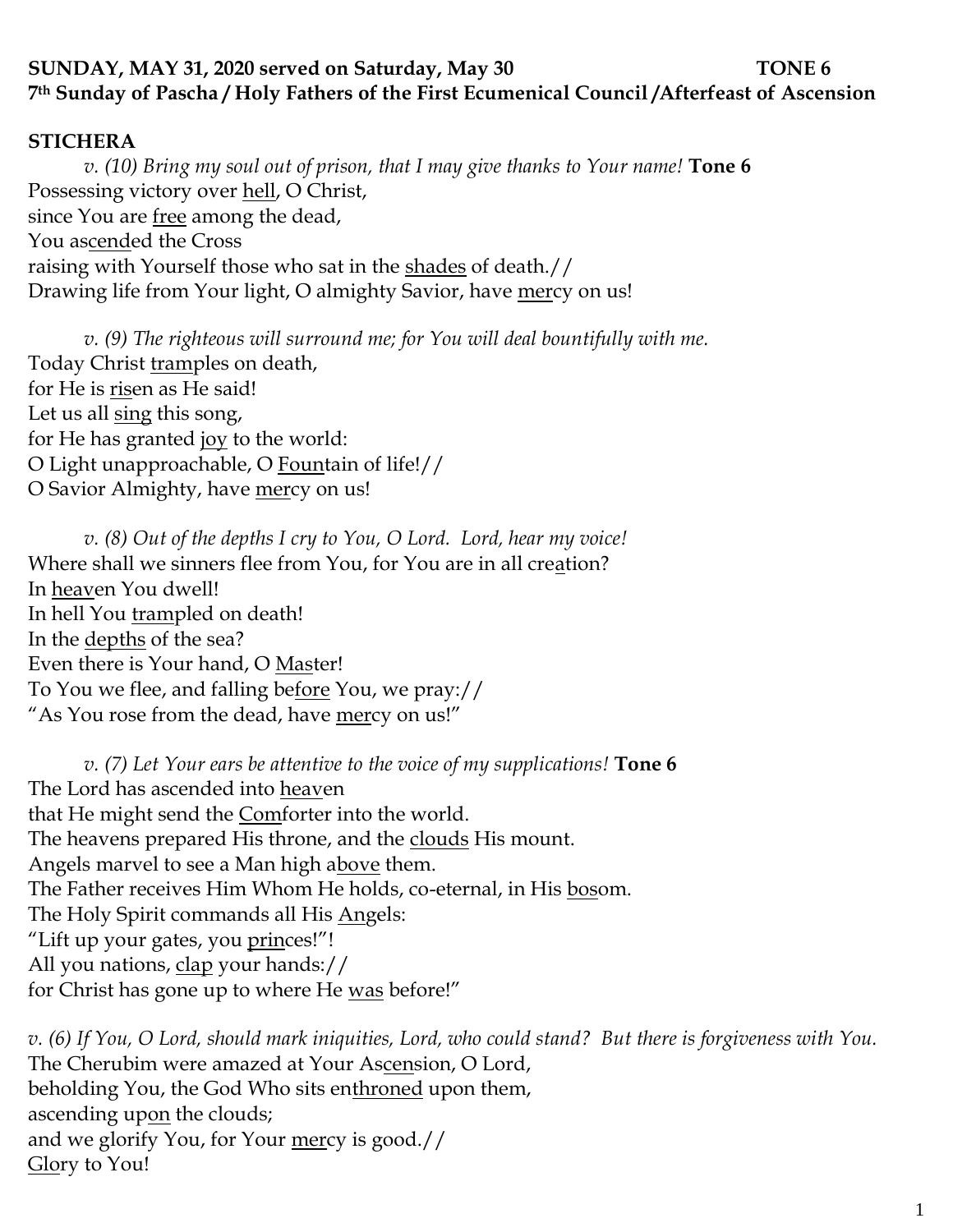*v. (5) For Your name's sake I have waited for You, O Lord, my soul has waited for Your word; my soul has hoped on the Lord.*  Beholding Your ascension on the holy mountain, O Christ, the brightness of the Father's glory, we hymn the radiant appearance of Your countenance; we worship Your sufferings, we honor Your Resurrection, as we glorify Your glorious Ascension.// Have mercy on us!

*v. (4) From the morning watch until night, from the morning watch, let Israel hope on the Lord!*  **Tone 6** You were begotten from the Father before the Morning Star, but Arius taught wrongfully that You were created: in his ignorance he designated You as a creature, yet the Fathers of the Council proclaimed You as Son of God,// co-enthroned with the Father and the Holy Spirit.

*v. (3) For with the Lord there is mercy and with Him is plenteous redemption, and He will deliver Israel from all his iniquities.*

O Savior, who has torn Your garment? Who has challenged the unity of the triune Godhead? It is Arius, for he denied that You are equal to the Father. Those who follow him do not believe that God took flesh for our sake, but the Fathers of the Council proclaimed You as Son of God,// co-enthroned with the Father and the Holy Spirit.

*v. (2) Praise the Lord, all nations! Praise Him, all peoples!* Arius fell into the abyss of sin, pretending blindness that he might not see the Light. By his purpose he became the image of <u>Ju</u>das. But the Council at Nicea proclaimed You as Son of God,// co-enthroned with the Father and the Holy Spirit.

*v. (1) For His mercy is abundant towards us; and the truth of the Lord endures forever.* The foolish Arius blasphemed the All-holy Trinity, dividing the Persons into three different unequal substances, but the God-bearing Fathers denounced his confusion: they assembled with the zeal of Elijah, destroying error with the sword of the Spirit,// as they were directed by the inspiration of God.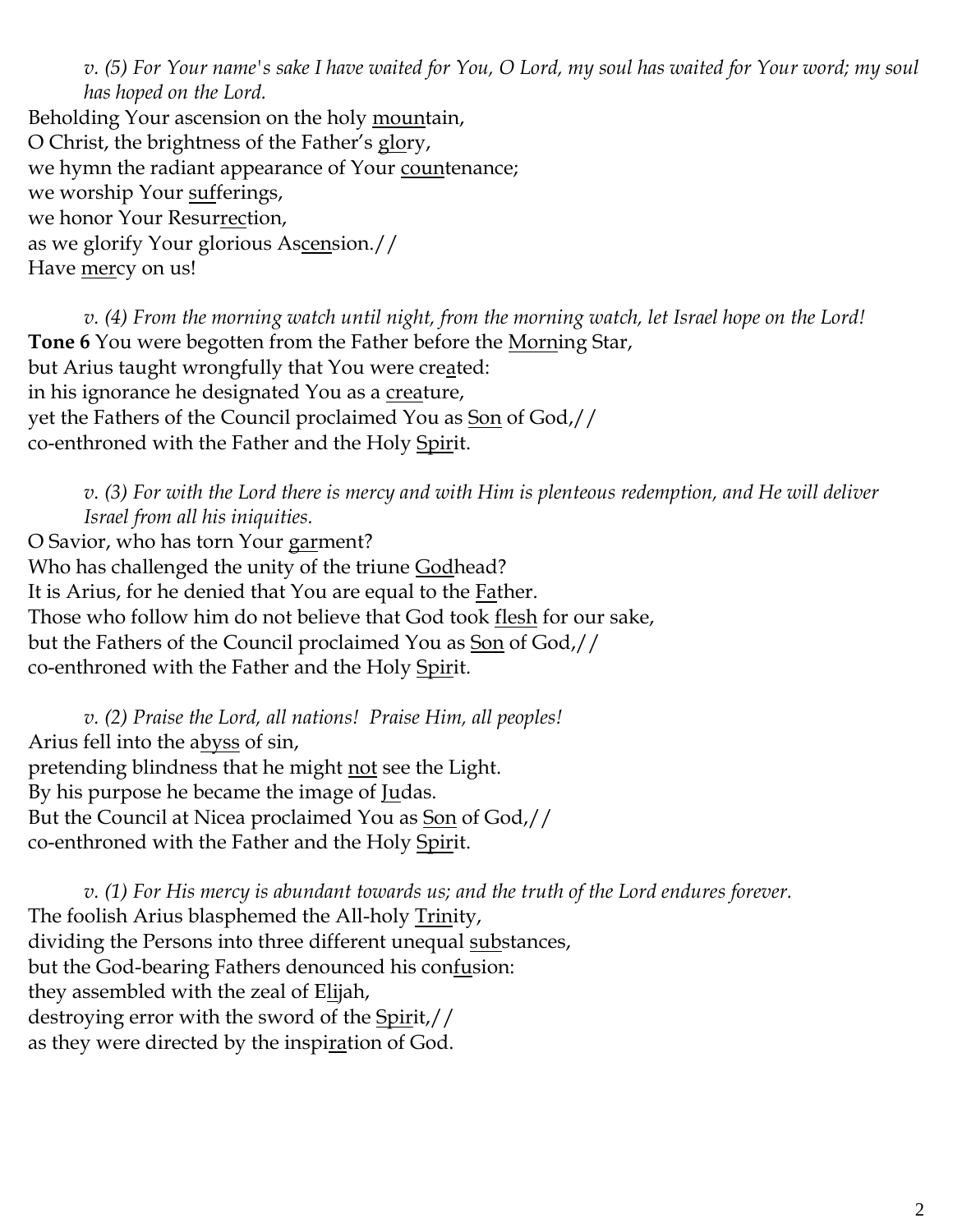*Glory to the Father, and to the Son, and to the Holy Spirit;* **Tone 6** *(from the Pentecostarion, for the Fathers)* Today let us praise the mystical trumpets of the Spirit, the God-bearing Fathers, who stand in the midst of the Church, singing true theology, praising the changeless Trinity! They laid low the errors of **A**rius and upheld the Orthodox Faith.// They always entreat the Lord to have mercy on our souls.

*now and ever, and unto ages of ages. Amen.* **Tone 6** *(Theotokion – Dogmatikon)* Who will not bless you, O most holy Virgin? Who will not sing of your most pure childbearing? The only-begotten Son shone timelessly from the Father, but from you He was ineffably incarnate. God by nature, yet Man for our sake, not two persons but one known in two natures. Entreat Him, O pure and all-blessed Lady,// to have mercy on our souls!

### **OLD TESTAMENT READINGS**

#### **The Reading is from Genesis. [14,14-20]**

Now when Abram heard that Lot his nephew had been taken captive, he numbered his own homeborn servants, three hundred and eighteen, and pursued after them as far as Dan. And he fell upon them by night, he and his servants, and smote them and pursued them as far as Chobal, which is on the left of Damascus. And he brought back all the cavalry of Sodom, and he brought back Lot his nephew and all his goods and the women and the people. And the king of Sodom came out to meet him, after his return from the slaughter of Chodologómor and the kings with him, to the valley of Sabí; this is the plain of a king. And Melchizedek, king of Salem, brought out loaves and wine; he was priest of the most high God. And he blessed Abram and said: Blessed is Abram by the most high God, who created the heaven and the earth. And blessed is the most high God, who has delivered your enemies into your hand.

#### **The Reading is from Deuteronomy. [1,8-11 & 15-17b]**

Moses said to the children of Israel: See, I have handed over the land in front you; go in and inherit the land which I swore to your fathers, to Abraham and to Isaac and to Jacob, that I would give it to them and to their seed after them. And I spoke to you at that time saying: I shall not be able to bear you alone. The Lord your God has multiplied you, and behold, you are today as the stars of heaven in multitude. May the Lord the God of our fathers multiply you a thousand times more than you are, and bless you as He has spoken to you. And I took from you wise and understanding and prudent men, and I set them to rule over you, captains of thousands and hundreds and fifties and tens and recorders for your judges. And I commanded your judges at that time, saying: Hear cases between your brethren, and judge rightly between a man and his brother and the proselyte who is with him. You shall not have respect to persons in judging. You shall hear the small as well as the great. You shall not shrink before any man's person; for the judgement is God's.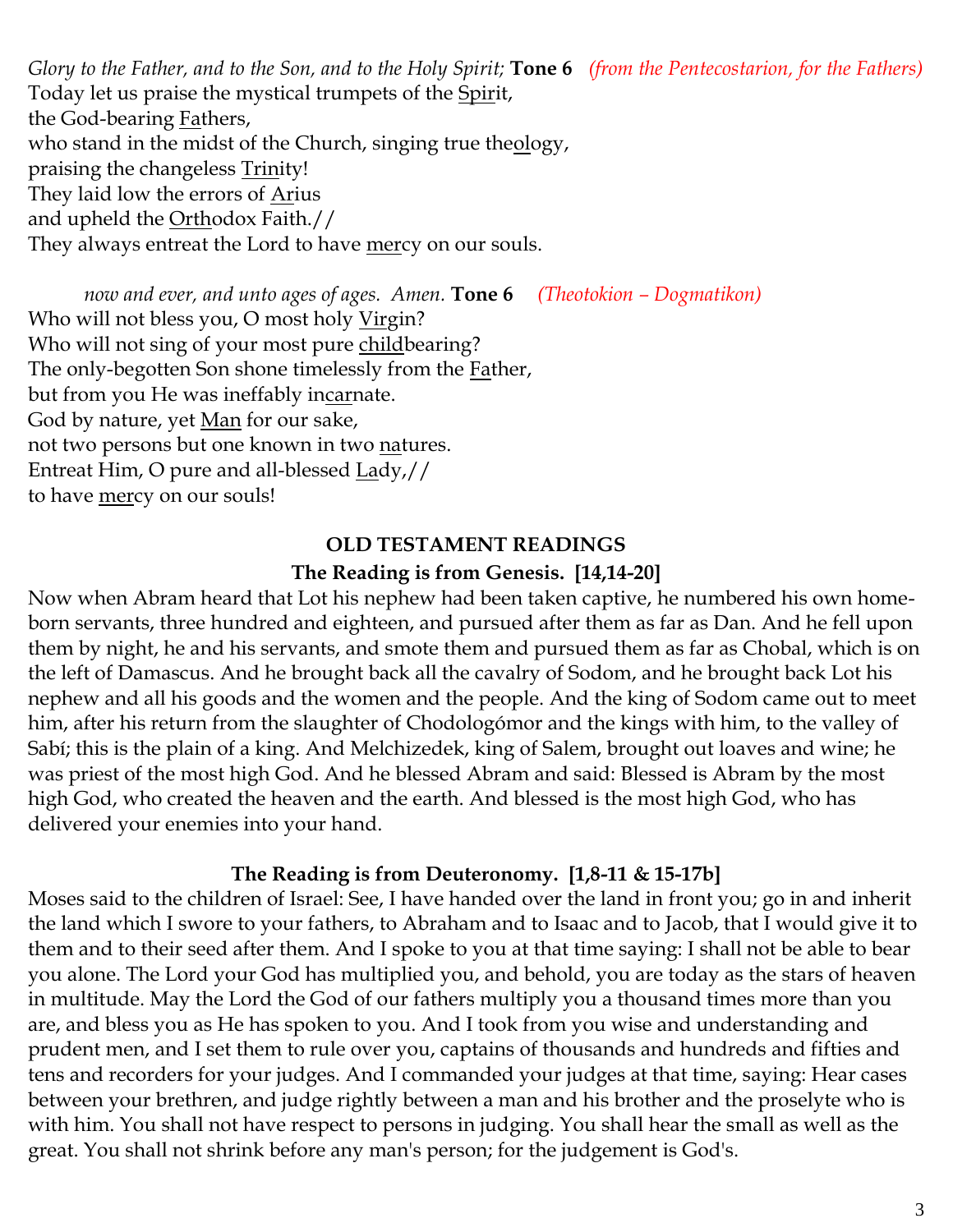## **The Reading from Deuteronomy. [10,14-18 & 20-21]**

Moses said to the children of Israel: Behold, the heaven and the highest heaven, the earth and all that is in it belong to the Lord your God. The Lord preferred your fathers, to love them: and he chose their seed after them, you above all nations, as it is at this day. So circumcise the hardness of your heart and stiffen your neck no longer. For the Lord your God is God of gods and Lord of lords, the great God, mighty and strong and awesome, who shows no partiality and takes no bribe. He executes judgement for the proselyte, the orphan and the widow; and loves the proselyte, giving him food and clothing. You shall fear the Lord your God and serve him, and to him you shall hold fast, and take oaths in his name. He is your boast, and he your God, who has done for you the great and wonderful things which your eyes have seen.

## **APOSTICHA**

**Tone 6** Your Resurrection, O Christ our Savior, the Angels in heaven sing! Enable us on earth// to glorify You in purity of heart!

*v. The Lord is King; He is robed in majesty!*  Destroying the gates of hell, breaking the chains of death, You resurrected the fallen human race as almighty God!// O Lord, Who rose from the dead, glory to You!

*v. For He has established the world, so that it shall never be moved.* Desiring to return us to Paradise, Christ was nailed to the Cross and placed in a tomb. The Myrrhbearing Women sought Him with tears, crying, "Woe to us, O Savior! How do You deign to descend to death? What place can hold Your life bearing body? Come to us as You promised! Take away our <u>wail</u>ing and tears!" Then the Angel appeared to them: "Stop your lamentations! Go, proclaim to the Apostles: 'The Lord is risen,// granting us purification and great mercy!'"

*v. Holiness befits Your house, O Lord, forevermore!*  Having been crucified as You willed, by Your burial You captured death, O Christ, rising on the third day as God in glory,// granting the world unending life and great mercy!

*Glory to the Father, and to the Son, and to the Holy Spirit;* **Tone 4** *(from the Pentecostarion, for the Fathers)*